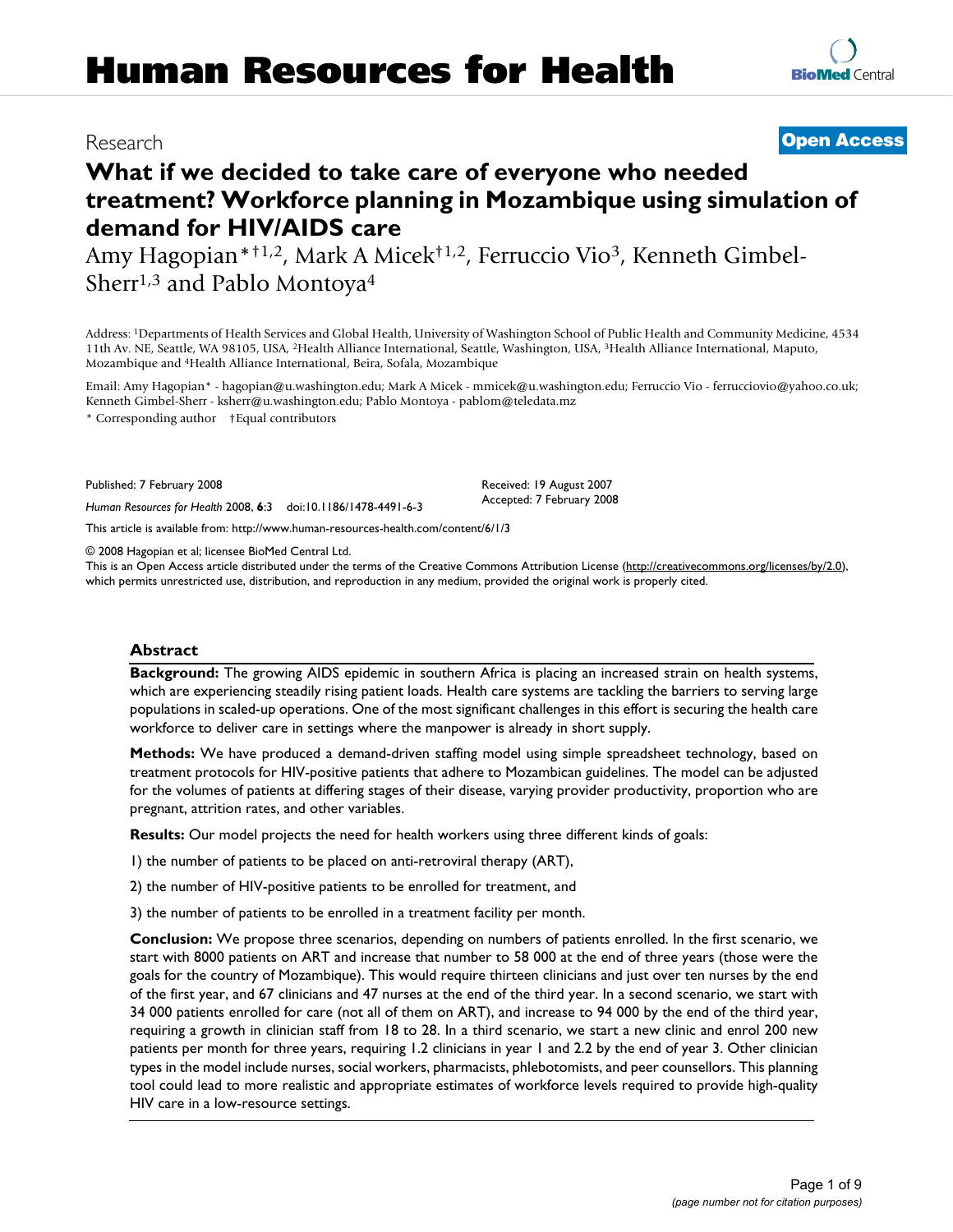#### **Background**

AIDS treatment advocates have finally prevailed in the public health debate about whether it is cost-effective or appropriate to launch wide-scale treatment programs for high-prevalence populations in low-income countries. The initial years of the global AIDS epidemic were characterized by both poor treatment options and an emphasis on prevention. Political activists and public health professionals are now on the same page: it makes sense to aggressively treat populations for AIDS using established World Health Organization (WHO) protocols, as both a preventive strategy and a way to mitigate the devastating effects of the disease on a primarily young population [1]. We have collectively turned our attention to the range of practical issues related to efforts to ensure universal access to treatment.

Pilot programs have long-since demonstrated that we can deliver appropriate treatment protocols and procedures. Now, public health and health care systems are tackling the barriers to serving large populations in scaled-up operations. One of the most significant challenges in this effort is securing the health care workforce to deliver the care in settings where the manpower is already in short supply [2,3].

This paper describes a simple spreadsheet-based model designed for use by Ministries of Health or other parties planning large-scale AIDS treatment programs to estimate personnel needs. Our model allows the user to change a series of assumptions to estimate the impacts of various 'what if' scenarios. This model is based on the situation in Mozambique, in sub-Saharan Africa, but was designed to be generalizable to any low-resource setting attempting to estimate the workforce needs of scaling up for AIDS treatment.

There is little in the literature on health workforce modelling techniques for resource-poor settings, especially on means for estimating requirements based on patient demand. Most health workforce planning uses practitioner-to-population ratios, historical patterns, and professional judgment. More sophisticated analyses may allow estimating workforce size and mix through use of case-load profiling, acuity measures, or a combination of factors in regression analysis [4,5]. Dreesch, Dolea et al. have developed an approach to estimating human resource requirements based on time needed to address health deficits of the population [5]. An unpublished 2004 WHO model is an exception to this, as it offers a 'user guide' to increasing access to anti-retroviral therapy (ART) by assessing health workforce needs [6].

Hirschhorn and colleagues, in estimating workforce needs for AIDS treatment in resource-limited settings, suggest a

task-based approach to "explore the effect of reassigning tasks to other cadres" of health personnel [7].

Larry Faulkner has written about estimating psychiatric workforce requirements based on patient needs, and offers a simple formula for making calculations: (# patients needing care × amount of treatment time required)/amount of time offered per psychiatrist = number of psychiatrists required) [8].

#### *The Challenge in Mozambique*

Mozambique's 2006 HIV prevalence among 15–49 year olds is extrapolated from 2004 figures, and stands at 16%, with 1.65 million adults and children living with HIV/ AIDS [9]. The 2006 WHO AIDS epidemic update noted that Mozambique shows a significant increase in HIV infection levels since the turn of the century, and that prevalence in pregnant women (15–49) rose from 11% in 2000 to 16% in 2004, one of the steepest increases seen in sub-Saharan Africa in recent years [9]. Rising prevalence in pregnant women may suggest that new infections continue to increase, a signal of further growth in the epidemic in Mozambique [9].

It is estimated that over 270 000 Mozambicans were clinically eligible (under WHO guidelines) to receive ART in 2006. The country's National AIDS Strategic Plan (2004–2008) aimed to enrol more than 34 300 people for care in 2004, and more than 67 000 by 2005 [10] (See Table 1). In addition to those enrolled for care who were not yet eligible for ART, the plan called for 8000 people to be on ART by the end of 2004 and 21 000 people by the end of 2005. The Ministry of Health is reporting that as of December 2006, over 160 000 individuals had been enrolled for care (66 000 more than anticipated), and 44 100 were receiving ART (14 000 fewer than had been hoped).

The United States Agency for International Development (USAID) reported in 2004 that the health sector in Mozambique faced enormous challenges, including weak health infrastructure, significant budgetary constraints, endemic poverty in the population, old and emerging diseases, and poor health indicators [11]. The report expressed particular alarm about the threat of HIV/AIDS, both for the population in general and to the workplace in particular.

**Table 1: Mozambique strategic plan ART enrolment targets by fiscal year (2004–2008)**

| <b>Enrolment level</b>                                               | 2004 | 2005 | -2006 | 2007                          | 2008 |
|----------------------------------------------------------------------|------|------|-------|-------------------------------|------|
| ART drugs<br>Care w/o drugs yet 34 311 67 779 94 178 108 207 114 965 |      |      |       | 7924 20805 57954 96418 132280 |      |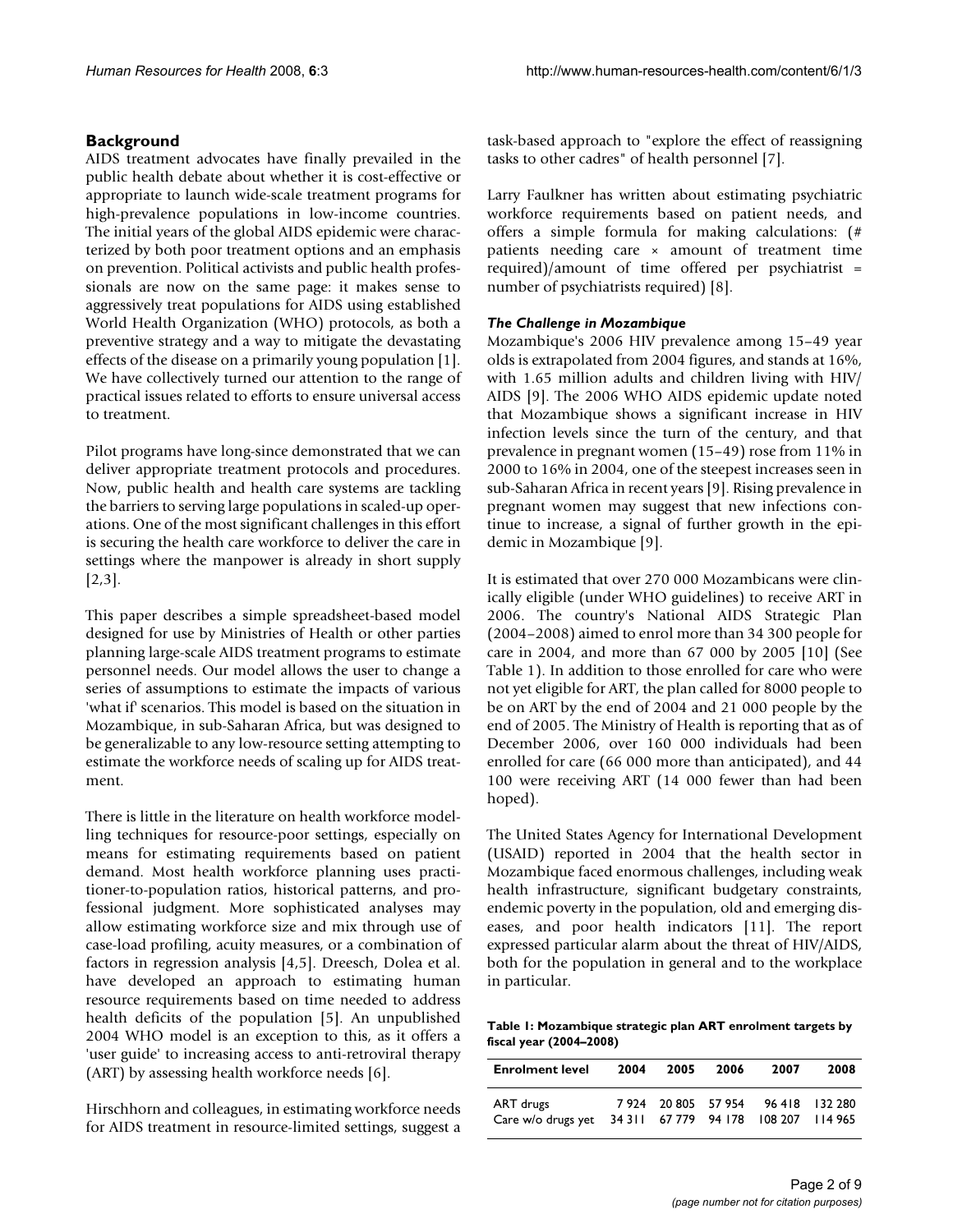### *Delivering HIV/AIDS Care in Mozambique: what staffing model works best?*

After starting with a fairly vertical 'day hospital' model for HIV/AIDS patients, Mozambique has now moved to integrate its HIV care into the existing health system. The HIV integrated health network links voluntary counselling and testing (VCT), prevention of mother to child transmission (PMTCT), home-based care, and outpatient and inpatient care.

We searched for existing guidance on staffing models for Mozambique's ART initiative. USAID in 2004 had suggested staffing norms that seemed to be fairly generic and minimal [12]. These called for 1 physician and 3 nurses per health facility without any regard for patient volumes or treatment protocols. The report did note that varying staffing models are in place from site to site, and called for clarifying the treatment model before "projections of overall human resources requirements for the ART scaleup are worked out."

In a document dated about the same time, the Mozambique Ministry of Health called for a different mix of staff (1 physician, 1 nurse and 1 mid-level provider or medical technician), but again with no reference to the number or types of patients to be served with this staffing model.

Neither staffing standard takes into account the varying numbers or stages of disease of the patients using the over 150 health facilities providing ART, nor do they differentiate between fixed and variable staffing requirements. A minimum fixed number of administrative staff is required to organize care and systems, yet the number of these individuals required should be fairly independent of volumes (or would only change in large incremental blocks of patient volumes). A number of essential personnel categories, such as laboratory technicians, are not included at all.

#### *Available workforce for HIV care is small, ratios are high*

The number of people with HIV/AIDS divided by the number of physicians in Mozambique indicates each physician needs to care for an average of 2155 HIV-positive patients. The averages change, however, by urban or rural status: physicians in Maputo City could be assigned 342 patients, while Zambesia-based physicians each have 6496 patients. This compares, for example, to a full-time HIV care provider in the US, who can be asked to carry a patient load of about 350 patients (personal communication, Robert Harrington, MD, medical director of the University of Washington/Harborview Medical Center HIV Clinic). The numbers in Mozambique indicate that rural physicians have a patient load that exceeds any reasonable standards, and even the expectations of the 'average' physicians are extremely high, especially if one adds in patient care and administrative responsibilities outside of caring

for patients with HIV/AIDS. Mid-level health workers have the authority to prescribe ART in Mozambique.

This paper proceeds in the order we used to develop the model: 1) we discuss the assumptions, 2) we present the model (created in an Excel© spreadsheet, see Additional File 1), 3) we discuss the results, and, finally, 4) we discuss implications and conclusions.

#### **Methods**

We produced a demand-driven staffing model using simple spreadsheet technology, based on treatment protocols for HIV-positive patients that adhere to Mozambican guidelines. As such, it represents the minimum requirements to successfully complete protocols for HIV treatment and accounts for some, but not all, the extra encounters that could be generated by complications such as opportunistic infections. The user can easily adjust for the volumes of patients at differing stages of their disease, varying provider productivity, proportion who are pregnant, attrition rates, and other variables.

#### *Assumptions*

We relied on the document, "Human Capacity Development Assessment and Strategy Development for the Health Sector in Mozambique," previously referenced, and prepared by the Africa Bureau of USAID for some of our assumptions. This document will be referred to as the 'USAID document.' We also relied on the personal knowledge of four authors: Mark Micek, a physician with Health Alliance International (HAI), who was involved in the implementation of public-sector HIV treatment clinics in Beira and Chimoio, Mozambique; Kenneth Gimbel-Sherr, who is HAI's Mozambique country director and was involved in developing the original national plan with the Ministry of Health for providing HIV treatment nationwide; Ferruccio Vio, who works as Maputo Technical Support Coordinator for HAI; and Pablo Montoya, Central Mozambique Field Director for HAI, where he supports provincial planning for the Ministry of Health.

#### *Demand*

We assumed patients present to the health care system following a referral from one of a number of HIV testing sites within a community, including VCT (voluntary counselling and testing) centres, PMTCT (prevention of maternal to child transmission) centres, and hospitals, so they are known to be HIV-positive upon arrival. Patient CD4 (Cluster of Differentiation 4) counts, however, are unknown at the time of presentation.

Our model allows the user to input the distribution of patients eligible for ART at their initial contact with the clinic. We assumed that 45% of the HIV-positive adult patients will need to be placed on anti-retrovirals upon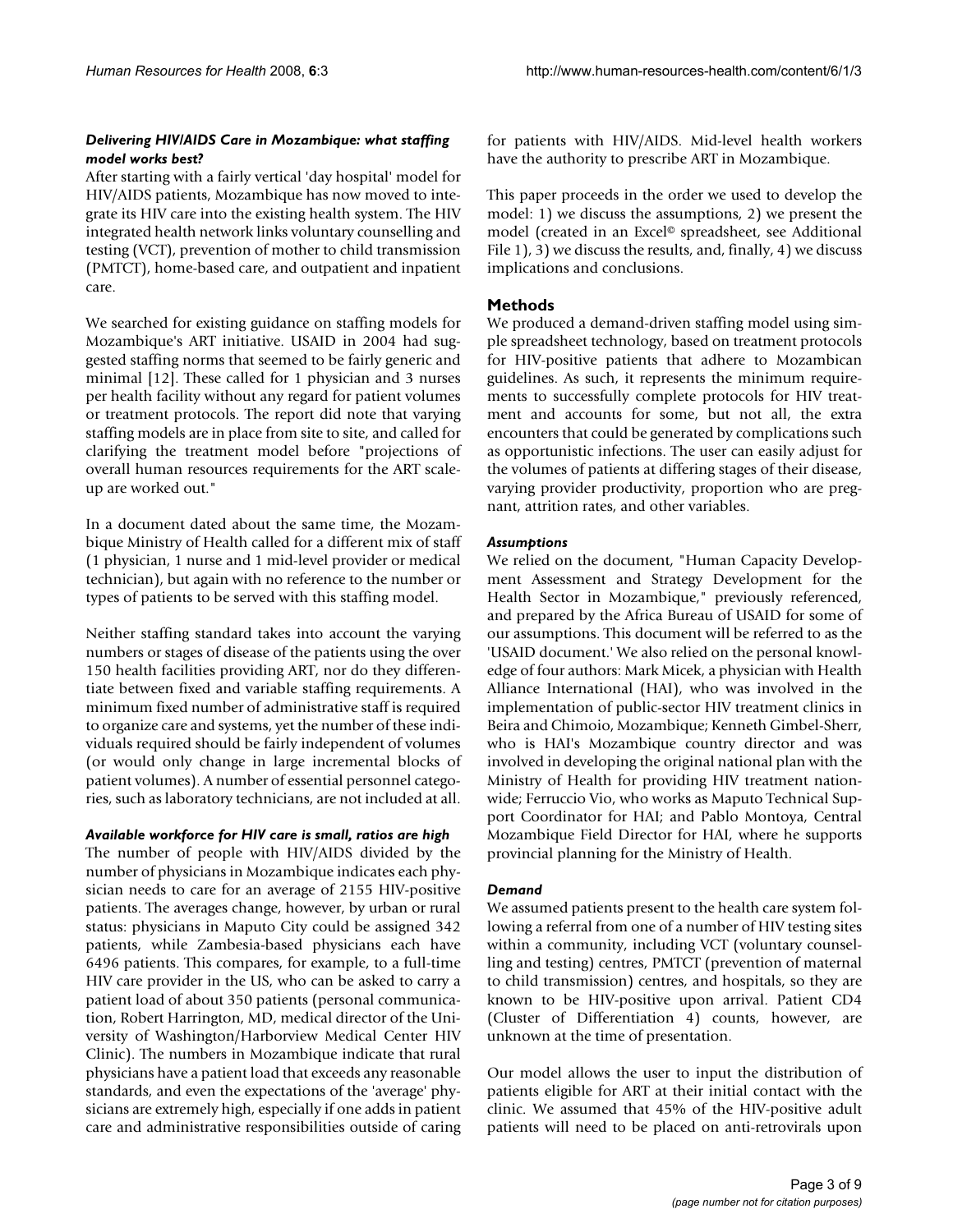presentation, and that another 5% of HIV-positive presenters will be pregnant women who would also benefit from immediate ART treatment. For those not initially eligible for ART, we estimated that an additional 20% would have initial CD4 counts from 200-349/mm<sup>3</sup>, 15% would have CD4 counts between 350-499/mm<sup>3</sup>, and 15% would have CD4 counts ≥500/mm3. These estimations are based on the experience at Beira and Chimoio, where it is notable that the proportion of people needing ART exceeds UNAIDS and strategic plan assumptions. Patients presenting for HIV care may not represent a cross-section of all HIV-positive patients, but rather those who sought testing and successfully presented for care at an HIV treatment facility referral. The population who seek testing may be in the more advanced stages of illness than those who postpone. It should be noted, however, that the model allows these assumptions to be changed depending on differing experiences at different sites. At this stage, we are not including children in the analysis.

Our demand-driven model also provides the user with an opportunity to input a variety of additional assumptions, including 1) the proportion of those eligible for ART who would start treatment (we assumed 70%), 2) the proportion who will leave the care system secondary to death or loss to follow-up (we assumed 10% per year for those on ART, 50% for those enrolled but not eligible for ART), 3) those with adverse drug reactions (we assumed 10%), and 4) those who experience a lack of clinical improvement and therefore may require more encounters (we assumed 10%).

We assumed patients start ART according to Mozambique Ministry of Health guidelines, which include all patients with CD4 levels under 200 cells/mm3 regardless of clinical stage, a CD4 level between 200 and 349 cells/mm3 if also in WHO stage 3 or pregnant, or WHO stage 4 regardless of CD4 count.

#### *Schedule of encounters*

Our approach was to identify several 'types' of patients, and to map out the appropriate schedule of encounters for each newly-presenting type of patient based on published Mozambican guidelines [12].

'Encounters' in our model are from the care provider's point of view. A single patient trip to the clinic could generate several encounters if the patient sees more than one provider type during that trip. We will distinguish, therefore, between trips and encounters.

The first two patient trips consist primarily of assessment and planning procedures (including obtaining CD4 counts), so these would be the same for everyone. Trip 1 generates one encounter with a nurse for a clinical evaluation, and a separate encounter with a nurse who does a blood draw. This sample is sent to the lab, which takes 7 days to process and receive results.

Trip 2 is a week later than the first, at which time there is a single encounter with a nurse who evaluates the result of the CD4 count and makes a staging decision about the progress of the disease. This places the patient in one of several categories based on initial CD4 counts and clinical staging and on estimations about the rates in which people may change clinical categories over the duration of the 3 years of the model.

The patients who would need ART immediately would have an accelerated schedule of encounters: trip 3 would be within a week of the second trip and would generate two encounters: one with a clinician authorized to prescribe ART (mid-level medical technicians have been authorized to prescribe ART since June of 2006), and an encounter with a social worker to review the care plan. For these patients, trip 4 is with a social worker, as Mozambique recommends three encounters with a counsellor before ART is initiated. At trip 5, the patient is started on ART. There are encounters with the social worker, pharmacist and a clinician to discuss how the drugs will be administered and how to take them. At trip 6, two weeks after starting ART, there are encounters with a phlebotomist for haemoglobin and liver tests, a clinician, a pharmacist, and a counsellor to assess the course of therapy and review blood work results. Subsequently, these patients have monthly encounters to a pharmacist, and will see a clinician and counsellor at months one, two, four, seven and ten after starting ART. For pregnant women, encounters with a phlebotomist (for haemoglobin) and a clinician are also required at six weeks to monitor the side effects of AZT. Routine CD4 counts at month four and every six months thereafter require a trip and a encounter for blood draws. For each cohort starting ART, we estimate that 10% will have significant reactions or illnesses during the initial two months of treatment that will require further clinical encounters. In addition, at each CD4 draw time, we estimate 10% of patients will be identified as potential treatment failures, and will require additional encounters that are included in our model. Again, these assumptions are modifiable depending on differing experiences encountered at different sites.

For those patients who are not yet eligible for ART, we scheduled nursing encounters to repeat CD4 testing at intervals specified by Mozambique recommendations. This includes encounters every three months for those whose CD4 counts are between 200 and 349; encounters every 6 months for those with CD4 counts between 350 and 499, and encounters every 12 months for those with CD counts at or above 500.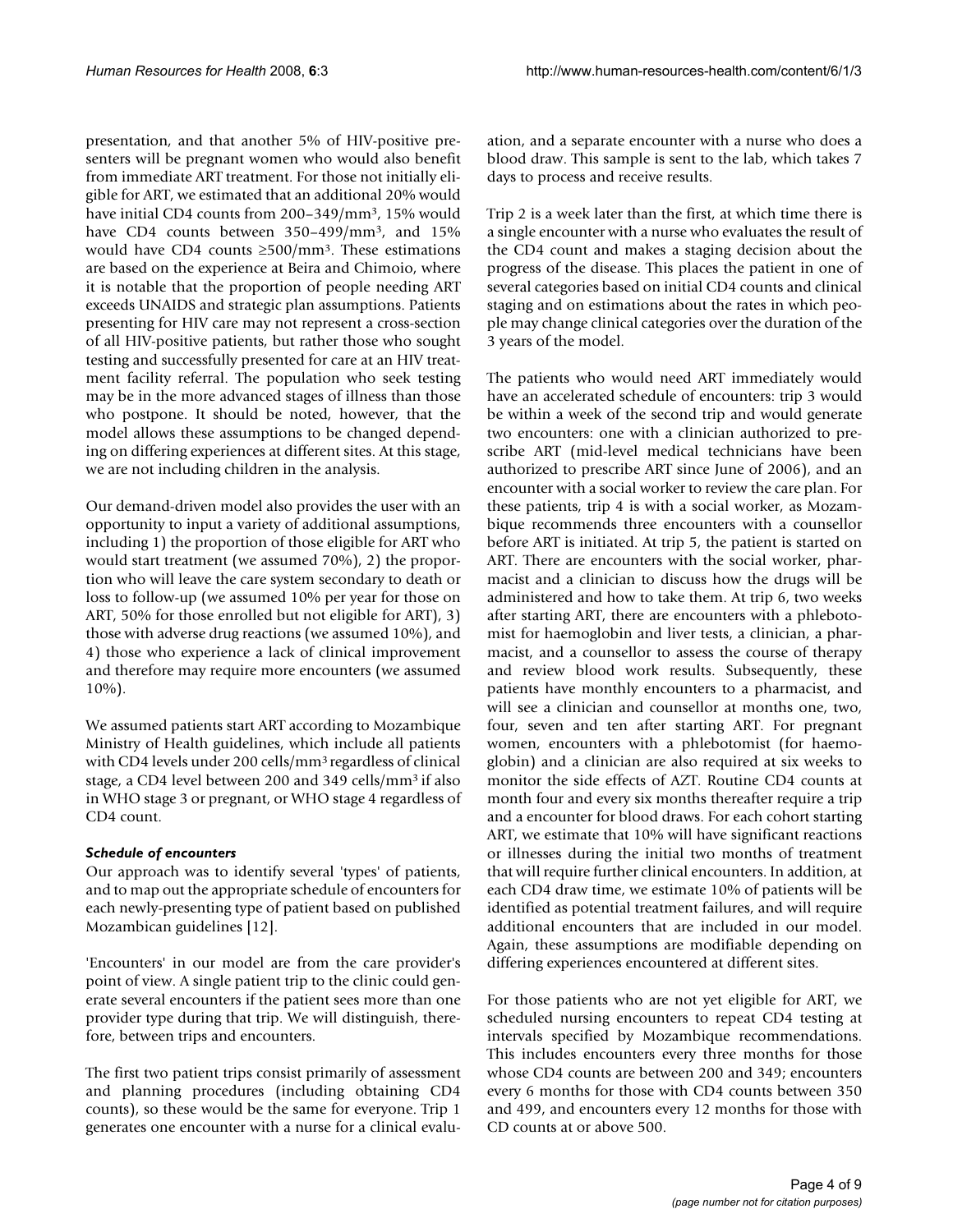To estimate encounters in the second and third years of follow-up for patients not initially ART-eligible, we estimated the proportion of patients presenting in each of the of clinical stages, and the rates at which these people may change clinical categories over the duration of the 3 years of the model. The encounter schedule will change, therefore, based on the progressing clinical stage.

#### *Supply*

The USAID document (p. 21) states that physicians can be expected to work 1600 hours per year, or 200 working days at eight hours per day. This assumes about 40 weeks of work a year, or significantly below typical U.S. working expectation of 45 to 48 weeks. Furthermore, the document discounts those 1600 hours by an additional 20% (ostensibly, but not explicitly, for administrative time) to yield 1280 patient contact hours per year. With 1280 contact hours per year over 200 days, or 6.4 hours per day, we calculate an encounter takes 12 minutes and that a clinician can be assigned roughly 6000 encounters per year.

Our model assumes nurses can be assigned 6000 encounters per year. A social worker would be able to complete 3000 encounters, and a pharmacist could process 10 000. Peer counsellors, or activists, are projected to be able to follow up five missing patients per day, and need is projected by multiplying 15% times the number of pharmacy encounters. A phlebotomist would be able to draw blood on 25 patients per day, or 5000 patients per year. Changing our productivity assumptions would change our staffing requirements, of course.

The same document estimates there were 647 physicians in Mozambique at the end of 2003, about 40% of whom were specialists. A draft Human Resources Development Plan calls for that number to more than double by 2010. This plan further calls for an additional 1255 nurses beyond the 4025 estimated to be practicing in 2004 [13].

In addition to the small numbers of personnel, other supply problems named include weak human resource management, too few administrative managers, low motivation levels of health workers, high turnover or loss of health workers secondary to HIV-related or other serious illness, and a shortage of protective equipment and supplies. Our report does not address these issues.

#### *Model*

There are nine categories of health worker in our model. These include:

1) Adult non-obstetrical (non-OB) clinicians (physicians and ARV-trained mid-level medical technicians), trained to make decisions about ART therapy;

2) Adult non-OB clinicians, who can manage ART therapy, but are not trained or required to make decisions regarding starting or changing ART regimens, and do not need to be a physician or ART-trained mid-level medical technician;

3) Obstetrical clinicians, trained to both start ARTs and manage them through the patient's pregnancy;

4) Obstetrical clinicians who can manage ART therapy but are not trained or required to make decisions regarding starting or changing ART regimens;

5) Clinical nurses who can evaluate CD4 counts and make referrals to clinicians for ART therapy;

6) Phlebotomists, who can draw blood samples for CD4 and other blood tests and send them to laboratories for processing;

7) Social workers, who engage in pre- and post-ART counselling;

8) Pharmacists, who dispense ART drugs; and

9) Lay peer-counsellors (Activistas), who are an important component of the health care team but whose roles are not well defined. These individuals are responsible for finding patients who seem to be lost to follow up, and can also support chart management and receptionists and perform other all-around tasks, such as adherence counselling, patient orientation, and HIV prevention counselling.

Our model consists of four interconnected spreadsheets that build on each other but are relatively simple to understand. See Additional File 1 for a live spreadsheet workbook.

The fundamental spreadsheet (Worksheet A) uses the individual patient as the unit of analysis. It has 36 columns – one for each month of 3 years. The rows are grouped into five categories of patient type based on their health status at the time of enrolment: 1) those who need ART now, 2) those with a low CD4 count (200–349) who will need ART 'later' (within 1 year after enrolment); 3) those with a low CD4 count (200–349) who will not need ART within 2 years, 4) those who have CD4 counts of between 350 to 499, and 5) those whose counts are at or above 500. These numbers are automatically generated based on the assumptions entered in the 'Assumptions' section of Worksheet D.

Worksheet A maps out the encounters described in schedule of encounters,' above, over a three-year period.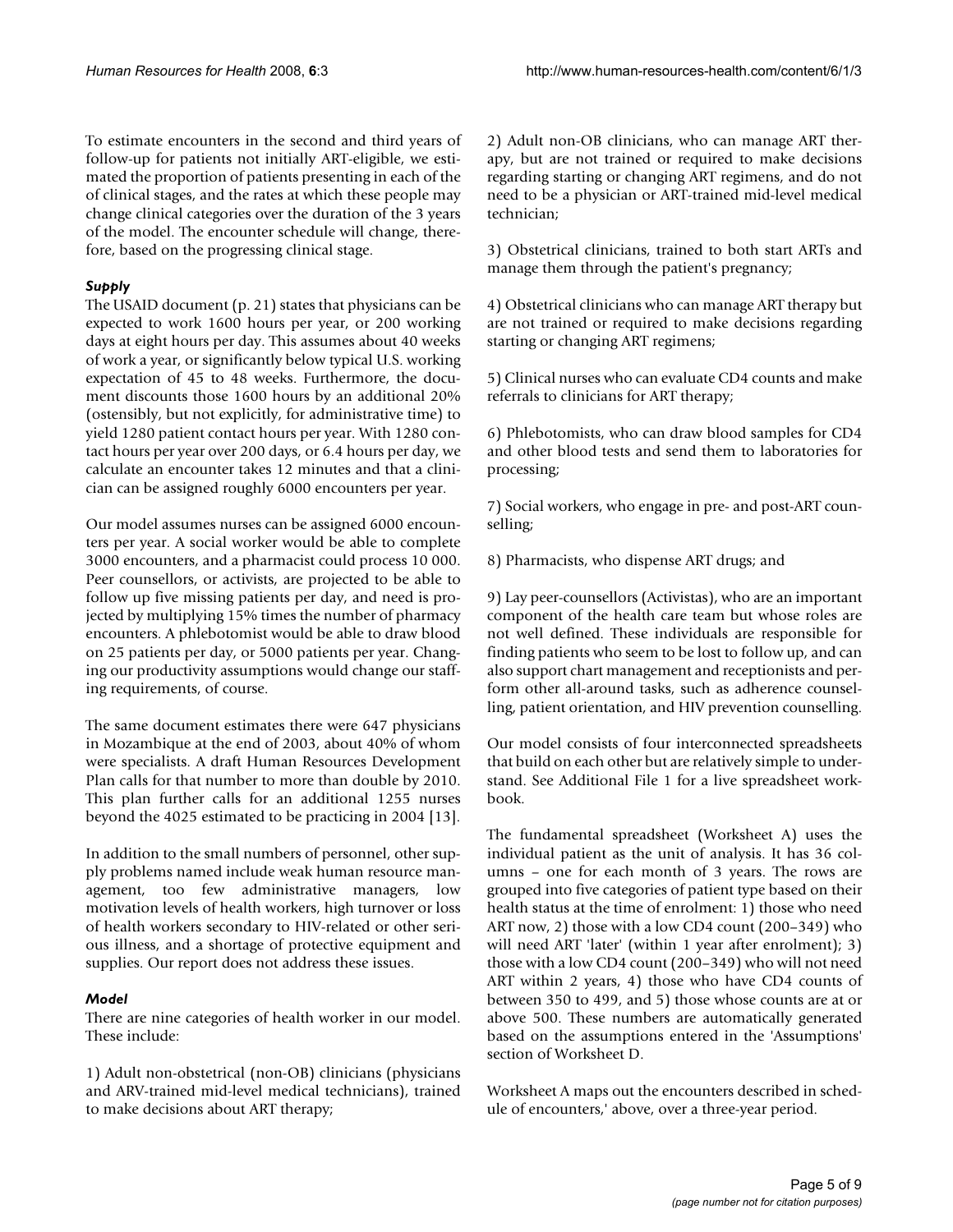The next spreadsheet (Worksheet B) also has 36 columns (one for each month), but the rows consist of total patient encounter counts generated in the patient-level Worksheet A, depending on the number of patients entered into the system. These total counts are also grouped by category of patient. The patient attrition assumptions (entered by the user) are played out in this spreadsheet.

The third spreadsheet (Worksheet C) is a large one, and is from the care system's point of view. Monthly encounter counts generated by type of patient are totalled and scheduled over a three-year period.

The initial "input control" spreadsheet (on the same page as Worksheet D) allows users to enter assumptions about patient distribution characteristics as well as to select one of three patient volume scenarios. Method 1 allows the entry of a total number of people on ART in the system at three time points one, two and three years after 'time zero'. Method 2 allows the entry of a total number of people for care (whether or not they are on ART) in the system at the one, two and three year time points after 'time 0' (these can be at either the clinic or national level). Method 3 allows the entry of a number of patients enrolled in a care system per month (at either the clinic or national level), and is intended to represent the care system's flows during a steady state period. Only one method at a time may be used. At this time, the model looks forward for only a three-year period.

When patient volume inputs are entered, a 'Summary Table' on the worksheet calculates numbers of patients enrolled per month for each of the three years in the model.

#### **Results**

#### *Three scenarios generate different staffing configurations*

Using each of the methods offered by the Input Control portion of the model, we offer three scenarios and sets of results by way of example. After inputting assumptions and patient enrolment goals, we see results displayed in the 'summary' tab of the Excel© workbook.

#### *Scenario #1*

We start year one with no one yet on ART and grow to 8000 starting ART by the end of year one. (for Mozambique, this was 2004). We reach the Mozambique goal of 21 000 individuals starting ART at the end of year two, and grow to 58 000 by the end of year three. See Table 2.

#### *Scenario #2*

We start year one with no one yet enrolled for HIV care. We enrol 34 000 in the first year, and grow to 68 000 individuals at the end of year two. By the end of year three, we are at 94 000 (which was the enrolment target for Mozambique by the end of 2006). See Table 3.

#### *Scenario #3*

At the facility level, we model enrolling 200 individuals for care per month, starting at 0 and enrolling 4800 individuals at the end of two years, and 7200 at the end of three years (see Table 4).

In the first scenario, where we have 8000 patients on ART at the end of year one and increase that number to 58 000 within two years (ending with 5753 non-OB clinician encounters per month at the end of year one, building to 30 089 by the end of the third year), we would need to increase from 11.5 non-OB clinicians to 60.2 non-OB clinicians over the period. Pharmacists would need to increase from 9.9 to 66.4 full time equivalents (FTEs).

In the second scenario where we have 34 000 patients enrolled for care at the end of year one, and increase to 94 000 by the end of year three (i.e. monthly encounters with non-OB clinicians climb from 7844 per month to 12568 per month). We would need to increase our non-OB clinician staff from 15.7 to 25.1. Notably, in this model, 10 908 patients are started on ART by the end of year one, and 36 228 by the end of year three.

**Table 2: Results of our model, Scenario 1: 8000 starting ART by the end of year 1, ending with 58 000 starting ART by the end of year 3**

| Clinician type*                                                            | End year I                                  | End of year 3                               |
|----------------------------------------------------------------------------|---------------------------------------------|---------------------------------------------|
| Number of non-OB encounters with clinicians                                | 5753/month                                  | 30 089/month                                |
| $OB$ encounters with clinicians <sup>**</sup>                              | 712/month                                   | 3428/month                                  |
| FTEs required to meet this demand based on our productivity<br>assumptions | 11.5 non-OB clinicians<br>1.4 OB clinicians | 60.2 non-OB clinicians<br>6.9 OB clinicians |
|                                                                            | 10.3 nurses                                 | 46.7 nurses                                 |
|                                                                            | 28.4 social workers                         | 140.5 social workers                        |
|                                                                            | 9.9 pharmacists                             | 66.4 pharmacists                            |
|                                                                            | 12.7 phlebotomists                          | 67.1 phlebotomists                          |
|                                                                            | 14.9 peer-counsellors                       | 99.6 peer counsellors                       |

\* Clinician calculations in table relate primarily to incremental requirements for HIV care \*\*This category combines both ART decision-making clinicians and ART follow up care providers, which are separated in the spreadsheet model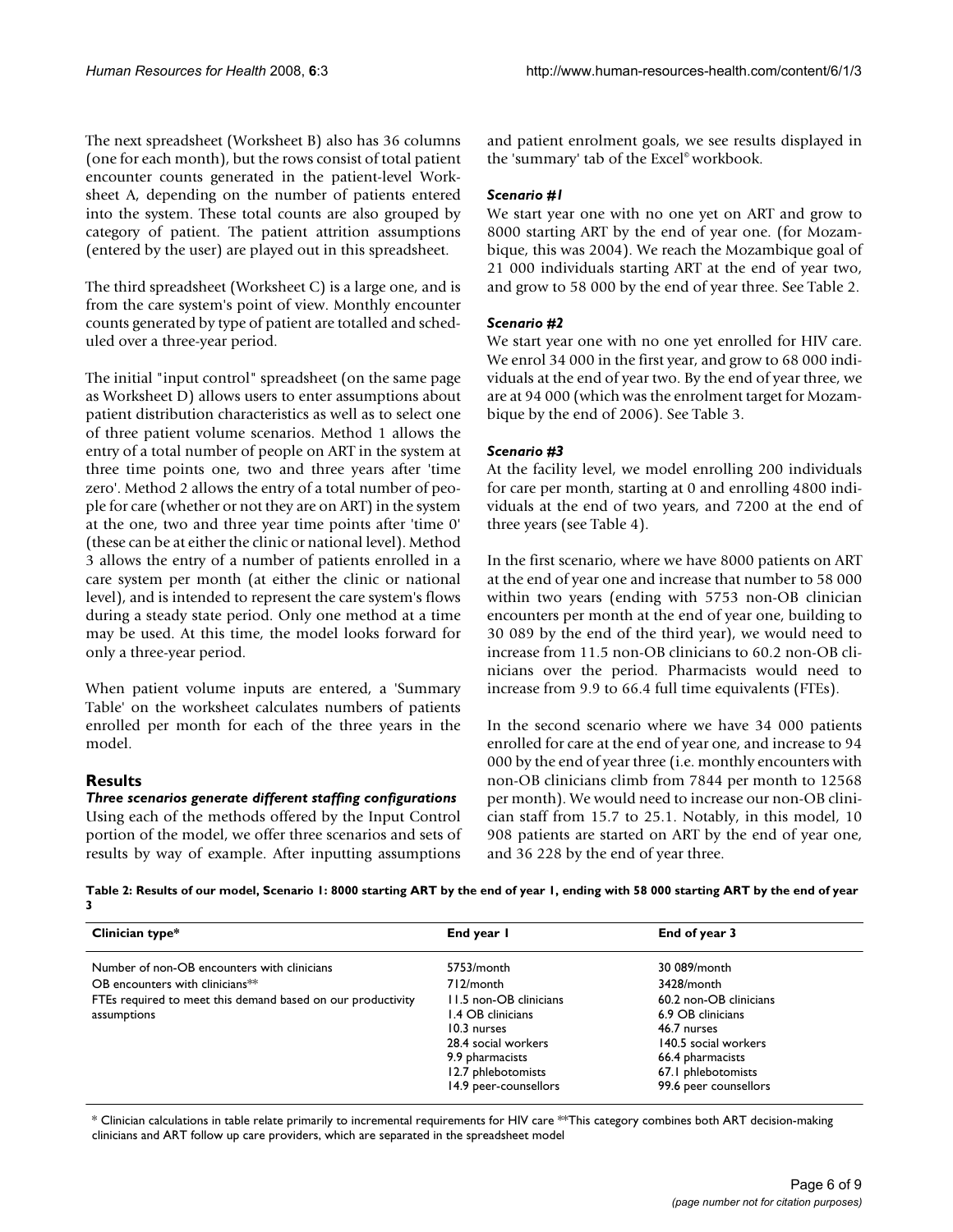| Clinician type*                                             | End year I             | End year 3             |
|-------------------------------------------------------------|------------------------|------------------------|
| Number of non-OB encounters with clinicians                 | 7844/month             | 12 568/month           |
| $OB$ encounters with clinicians <sup>**</sup>               | 971/month              | 1226/month             |
| FTEs required to meet this demand based on our productivity | 15.7 non-OB clinicians | 25.1 non-OB clinicians |
| assumptions                                                 | 1.9 OB clinicians      | 2.5 OB clinicians      |
|                                                             | 14.0 nurses            | 14.3 nurses            |
|                                                             | 38.7 social workers    | 53.0                   |
|                                                             | 13.6 pharmacists       | social workers         |
|                                                             | 17.4 phlebotomists     | 38.3 pharmacists       |
|                                                             | 20.3 peer-counselors   | 28.2 phlebotomists     |
|                                                             |                        | 57.4 peer-counselors   |

**Table 3: Results of our model, Scenario 2: Starting with 34 000 enrolled for care by the end of year 1, ending with 94 000 enrolled by the end of year 3.**

\*Clinician calculations in table relate primarily to incremental requirements for HIV care \*\*This category combines both ART decision-making clinicians and ART follow up care providers, which are separated in the spreadsheet model

In a third scenario, where we start a new clinic and enrol 200 new patients per month for two years, we would need 1.1 non-OB clinicians at the end of year one and increase to 2.0 by the end of year three. In this model, 770 patients are on ART by the end of year one, and 2738 are on ART by the end of year three.

In any scenario, the assumptions concerning ART distribution, patterns of progression of disease, proportion of patients who experience adverse drug reactions, or numbers lost to follow up will all change the FTE requirements generated. For example, an increase in the proportion of pregnant women starting ART upon enrolment (from 5% to 10%) changes scenario three from 0.2 OB clinicians to 0.4.

#### **Discussion**

#### *Cautions and limitations*

The numbers in our scenarios could be calculated at the facility, district or national level. When making calculations at levels above the facility, however, the user is cautioned to consider the FTE additions required to staff multiple locations. We recommend making calculations at the facility level and rounding up each facility's FTE to units that can realistically be employed (0.5 or 1.0); these individual facility numbers could then be added for district or national calculations.

Our model is intended to generate calculations for incremental workforce needs for scaling up HIV care only. Integrated care facilities will need to consider workforce needs for other health problems in addition to ART treatment. These needs will include VCT, PMTCT, tuberculosis (TB), home care, blood banks, mental health, maternity care, sexually-transmitted disease (STD) care, and inpatient care.

Our model at this point does not include administrative staff. Users should add administrative FTEs based initially on assumptions of how many fixed, baseline staff are needed for such functions as reception, medical records or data processing, human resources managers, operations managers, and the like. For example, a clinic serving 5000 patients might need 6.5 administrative staff: 1 computer support, 1 receptionist, 1 administrator, 2 janitorial, 0.4 counsellor supervisor and 1 driver. Some of these numbers would need to be increased for increases in encounter volume.

**Table 4: Results of our model, Scenario 3: Enrolling 200 patients per month, starting with zero.**

| Clinician type*                                | End year I            | End year 3            |
|------------------------------------------------|-----------------------|-----------------------|
|                                                |                       |                       |
| Number of non-OB encounters with clinicians    | 554/month             | $1017/m$ onth         |
| $OB$ encounters with clinicians <sup>**</sup>  | 69/month              | 103/month             |
| FTEs required to meet this demand based on our | 1.1 non-OB clinicians | 2.0 non-OB clinicians |
| productivity assumptions                       | 0.1 OB clinicians     | 0.2 OB clinicians     |
|                                                | 1.0 nurses            | 1.2 nurses            |
|                                                | 2.7 social workers    | 4.4 social workers    |
|                                                | 1.0 pharmacists       | 2.9 pharmacists       |
|                                                | 1.2 phlebotomists     | 2.3 phlebotomists     |
|                                                | 1.4 peer-counselors   | 4.4 peer-counselors   |

\*Clinician calculations in table relate primarily to incremental requirements for HIV care \*\*This category combines both ART decision-making clinicians and ART follow up care providers, which are separated in the spreadsheet model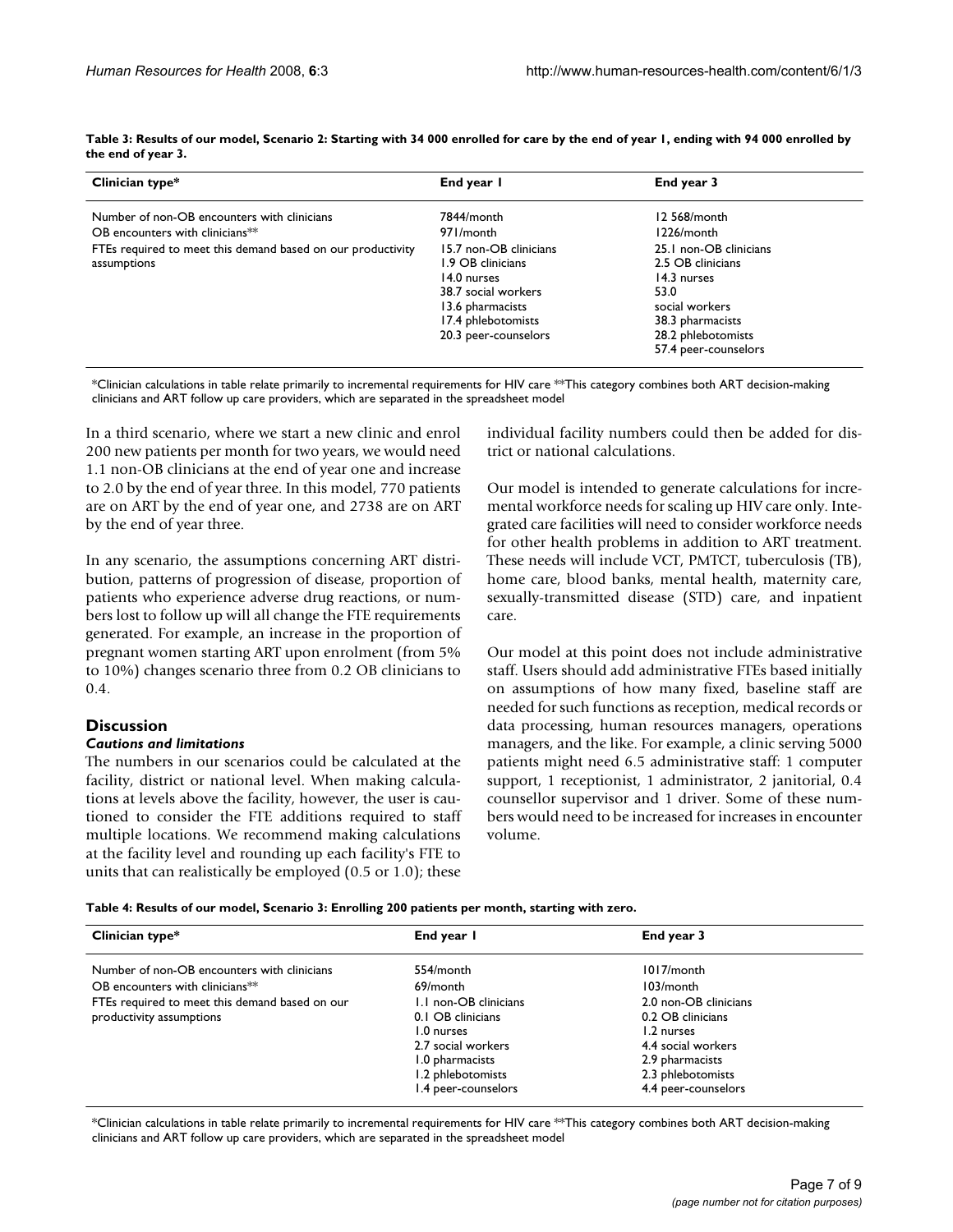There are also training, cost and policy implications for any model that is adopted that needs further exploration.

In any exercise of this sort, the assumptions are very important in driving the conclusions. If we decrease the number of newly-enrolled patients or the number of encounters they require (demand), and/or increase the productivity of care providers either by increasing the number of hours or the number of encounters per hour (supply), then fewer staff are required to serve patient needs. Conversely, decreases in supplied staff hours or increases in encounters will drive a higher demand for health care staff. Our spreadsheet model allows for entertaining "what if" scenarios on both the demand and supply sides of the equations.

#### **Conclusion**

We offer this modelling system as a planning tool that we hope will lead to more realistic and appropriate estimates of the workforce levels required to provide high-quality HIV care in a variety of settings. As sufficient numbers and types of health workers are brought on line at all levels – clinic, district, and national – we hope system planners will see systematic improvements in such numbers as amount of eligible patients on ART, and reductions in loss to follow up. As these numbers change, the model assumptions can be changed for the next planning cycle. Additionally, we hope users of the model will see the advantages of cross-training and task-shifting as a means to meet workforce needs.

In the case of Mozambique, as elsewhere in sub-Saharan Africa, the number of available health workers is so inadequate that the model simply illustrates the gap between what the standards of care require and the supply available to meet the need. Illustrating this gap, however, is an important step in achieving the policy goal of escalating the numbers of trained health professionals in the population [2].

#### **Competing interests**

The author(s) declare that they have no competing interests.

#### **Additional material**

#### **Additional file 1**

*Workforce Modelling Workbook 17.xls. Three inter-linked spreadsheets for calculating health workforce FTE requirements based on patient demand assumptions. SUMMARY tab. a) user-entered demand inputs and assumptions, and b) Worksheet D, which generates and displays the FTE calculations of estimated need. ASSUMPTIONS tab. Worksheet A maps out the schedule of encounters for each type of patient; Worksheet B counts total patient encounters generated by Worksheet A; Worksheet C generates monthly encounter counts over a three-year period from the care system's point of view. CLINICAL ALGORITHM tab. Describes the schedule of encounters required for each type of patient using the WHO and Mozambique treatment guidelines.*

Click here for file

[\[http://www.biomedcentral.com/content/supplementary/1478-](http://www.biomedcentral.com/content/supplementary/1478-4491-6-3-S1.xls) 4491-6-3-S1.xls]

#### **Acknowledgements**

We very much appreciate the assistance of the Mozambique Ministry of Health in this work. Amy Hagopian was supported by an agreement with the U.S. Health Resources and Services Administration Global AIDS Program. Mark Micek was supported in part by a National Institutes of Health STD/AIDS Research Training grant (NIH T32 AI07140). Ken Sherr received an ORACTA grant from the Doris Duke Charitable Foundation. Thomas L. Hall, MD, DrPH, of the Department of Epidemiology & Biostatistics at the University of California at San Francisco School of Medicine, reviewed our model and made helpful suggestions for improvement. This study was conducted by the staff of Health Alliance International, which receives funding from the Clinton Foundation, PEPFAR, and the World Bank Treatment Acceleration Program. Additionally, this publication was made possible through support provided by the Regional Centre for Southern Africa, U.S. Agency for International Development, under the terms of Cooperative Agreement No. 656-A-00-04-00021-00. The opinions expressed herein are those of the author(s) and do not necessarily reflect the views of the U.S. Agency for International Development.

#### **References**

- 1. WHO: **Scaling up HIV/AIDS care: service delivery & human resources perspectives.** 2004 [\[http://www.who.int/hrh/docu](http://www.who.int/hrh/documents/en/HRH_ART_paper.pdf) [ments/en/HRH\\_ART\\_paper.pdf\]](http://www.who.int/hrh/documents/en/HRH_ART_paper.pdf). Accessed February 1, 2008
- 2. Chen L, Evans T, Anand S, Boufford JI, Brown H, Chowdhury M, Cueto M, Dare L, Dussault G, Elzinga G, Fee E, Habte D, Hanvoravongchai P, Jacobs M, Kurowski C, Michael S, Pablos-Mendez A, Sewankambo N, Solimano G, Stilwell B, de Waal A, Wibulpolprasert S: **[Human resources for health: overcoming the crisis.](http://www.ncbi.nlm.nih.gov/entrez/query.fcgi?cmd=Retrieve&db=PubMed&dopt=Abstract&list_uids=15567015)** *Lancet* 2004, **364(9449):**1984-1990.
- 3. Guilbert JJ: **[The World Health Report 2006: working together](http://www.ncbi.nlm.nih.gov/entrez/query.fcgi?cmd=Retrieve&db=PubMed&dopt=Abstract&list_uids=17178522) [for health.](http://www.ncbi.nlm.nih.gov/entrez/query.fcgi?cmd=Retrieve&db=PubMed&dopt=Abstract&list_uids=17178522)** *Educ Health (Abingdon)* 2006, **19(3):**385-387.
- 4. Hurst K: **[Primary and community care workforce planning](http://www.ncbi.nlm.nih.gov/entrez/query.fcgi?cmd=Retrieve&db=PubMed&dopt=Abstract&list_uids=16925624) [and development.](http://www.ncbi.nlm.nih.gov/entrez/query.fcgi?cmd=Retrieve&db=PubMed&dopt=Abstract&list_uids=16925624)** *J Adv Nurs* 2006, **55(6):**757-769.
- 5. Dreesch N, Dolea C, Dal Poz MR, Goubarev A, Adams O, Aregawi M, Bergstrom K, Fogstad H, Sheratt D, Linkins J, Scherpbier R, Youssef-Fox M: **[An approach to estimating human resource](http://www.ncbi.nlm.nih.gov/entrez/query.fcgi?cmd=Retrieve&db=PubMed&dopt=Abstract&list_uids=16076934) [requirements to achieve the Millennium Development](http://www.ncbi.nlm.nih.gov/entrez/query.fcgi?cmd=Retrieve&db=PubMed&dopt=Abstract&list_uids=16076934) [Goals.](http://www.ncbi.nlm.nih.gov/entrez/query.fcgi?cmd=Retrieve&db=PubMed&dopt=Abstract&list_uids=16076934)** *Health Policy Plan* 2005, **20(5):**267-276.
- 6. Zurn P, Vujicic M, Dreesch N: Increasing access to Antiretrovi**ral Therapy: A Model for Assessing Health Workforce Needs.** In *Tools for Planning and Developing Human Resources for HIV/ AIDS and Other Health Services* Management Sciences for Health, World Health Organization, Boston; 2006.